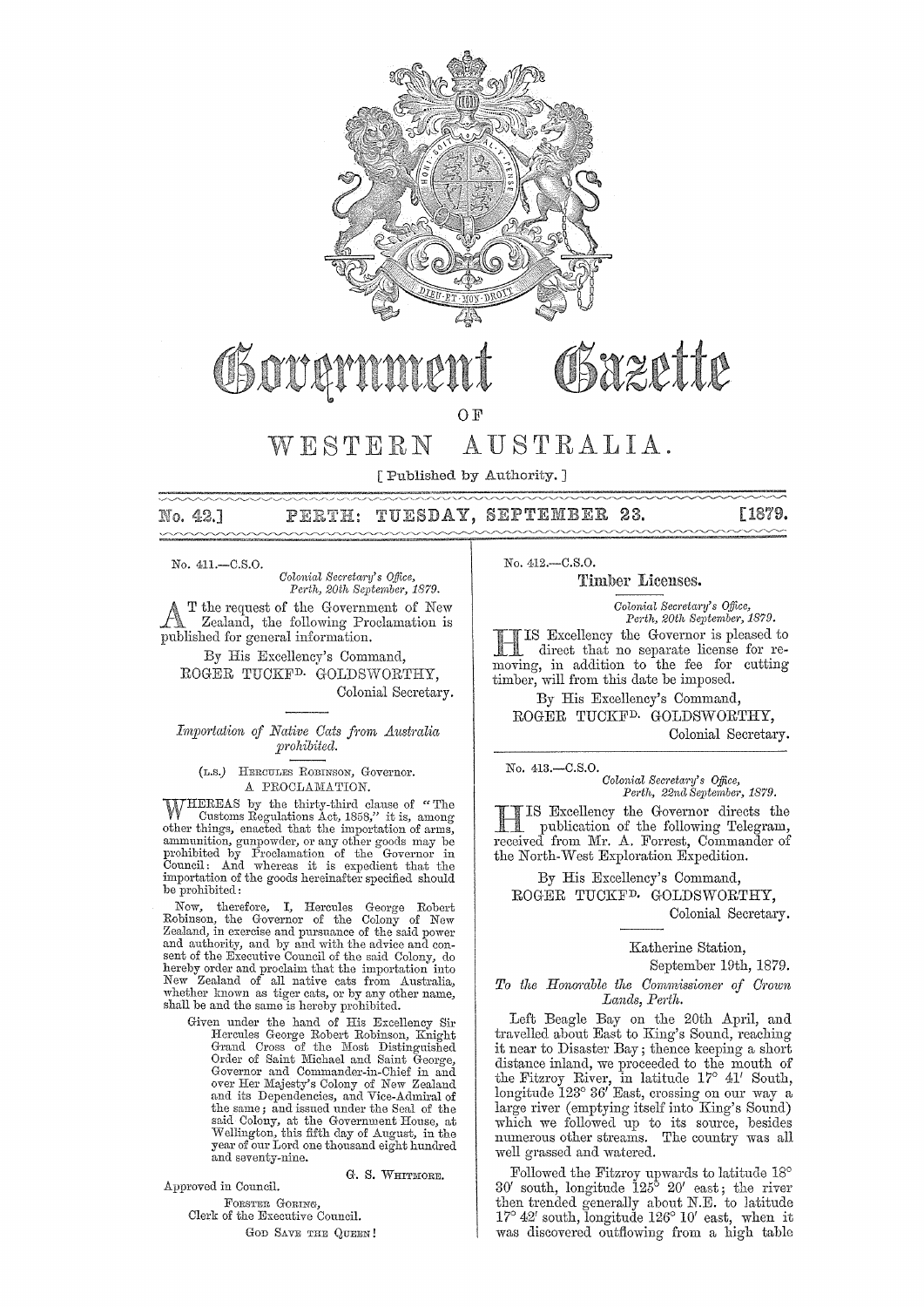range 2000 feet high, and were unable to follow it any further. Splendid alluvial fiats, well grassed on each bank of the river for at least  $20$  miles. From this gorge we travelled along under foot of this range, without finding any pass through it, to Secure Bay, in latitude 16° 24' south, longitude 124° 28' east. The country was well grassed and watered, but very rough.

At Secure Bay our first difficulties commenced; the high range falling abruptly into an arm of the sea. After some trouble we succeeded in getting over the high range, but all our attempts to get any further towards the Glenelg were unsuccessful, although Stephen Range was visible in the distance.

After spending a fortnight in making roads, and after losing 10 horses, owing to the rough nature of the countrv, we walked 10 miles and ascertained that it 'was utterly impossible to get through these ranges to the Glenelg, and as we had followed the high range all the way from where the Fitzroy entered them without finding a passage through them, our only course was to retrace our steps. Therefore, after getting clear of the ranges, which occasioned us some trouble, we travelled back to the Fitzroy, keeping about twonty miles to the South of our outward track; passed through a fine grassy and well watered country, and again reached the Fitzroy on 8th July. The question I had now to consider was,—whether to return to Beagle Bay, or to explore Eastward to the boundary of the Colony; the latter course was decided upon, and, with 13 horses (all that remained), and provisions calculated to last 50 days, we started on our journey. Followed up a more Easterly branch of the Fitzroy, which joined the main river in latitude  $18^{\circ}$  4' S.; we followed along it to its source in latitude  $18^{\circ}$  S. and longitude 127° 40', crossed over a range which formed a watershed, and passed through a splendid grassy and well-watered country all the way to the boundary of the Colony (longitude  $129^{\circ}$  E.), which we crossed in latitude  $16^{\circ}$ 50', the country being some of the finest in Australia-open grassy plains, running springs at every mile. Crossed a large river coming from the Westward in longitude 128° 10' E.; followed it for 40 miles to the Northward when it turned more to the Westward, and being short of provisions and a sick party I regret to say was unable to follow it any further. Good grassy country as far as the eye could reach on each side of the river.

From the boundary of the Colony we bore N.B., crossing Sterling Creek in latitude 16°  $30'$  S., and the Victoria River at its junction with the Wickham. The country was all well grassed and watered.

From the Victoria River bore E.N.E. through a magnificent country to latitude  $15^{\circ}$   $50'$  S., and longitude  $132^{\circ}$  E., when for the first time we were unable to find water. After searching for some days, and having now only eight horses, owing to our having to kill some of them for food, and some of my party being unwell, I decided on risking a push through for the Telegraph Line. On the 29th August, left our camp, accompanied by Arthur Hicks, on our two best horses, and on the 1st September arrived at the Telegraph Line, having travelled 100 miles. After travelling Northerly along the Line some distance, met a Government party repairing a portion of it, who kindly lent me horses and rations, and, returning, reached the camp on the 11th, and found all well; and we managed to reach the Katherine Station today in safety, receiving, on our arrival, every kindness from Mr. Murray, the officer in charge of the Katherine Telegraph Station.

In conclusion, the chief results of the Expedition have been the discovering of the course and source of the Fitzroy and other large streams, together with an area of 20 millions of acres of good well-watered country, suitable for pastoral purposes, besides a large area suitable for the culture of sugar, coffee, and rice. In addition to this, great trouble and care has been given to the construction of a map of the country; and although I much regret that I was unable to accomplish the Far-North Exploration, I trust the large oxtent of good country discovered will recompense the Colony for the cost of the undertaking.

The health of my party has been bad, James Carey suffering for nearly three months, and my brother Matthew from a severe attack of sunstroke. My two natives are still weak and much reduced. The rest of us have had good health. Every member of the Expedition has done his best to further its success.

Large numbers of natives were seen, but we had no trouble with them.

From the Fitzroy to here, we had to walk nearly the whole way, and the scale of rations was very poor and scanty. I have worked harder to bring this Expedition to a success than I have ever done in my life before, and if I have failed in any particular, it has been on account of the roughness of the country, over which I had no control. The fact that we lost ten horses in trying to penetrate these ranges, points to the fact that we tried hard to get through them.

I sincerely trust that this report of our proceedings may meet with His Excellency the Governor's and your approval.

Particulars as to our return at an early date. ALEXANDEn FORREST,

Commander N. W. Exploring Expedition.

## EASTERN RAILWAY.

#### Land Claims.

*Depa'l·tmumt of P1tblic Works, Perth, 19th September, 1879.* 

THOSE parties who have accepted the Commissioner's offer for compensation can at once obtain the money by applying to the Public Works' Office.

> JAS. H. THOMAS, Commissioner of Railways.

#### NOTIOE.

### Postal and Telegrapll Department.

General Post Office,

 $Perth, 16th$  September, 1879.

**NOTICE** is hereby given, for the information<br>of the public, that the following person<br>is duly outhoused to sell perform to the the is duly authorised to sell postage stamps to the public:-

Mr. William Edwards, York.

A. HELMICH, Postmaster General and General Superintendent of Telegraphs.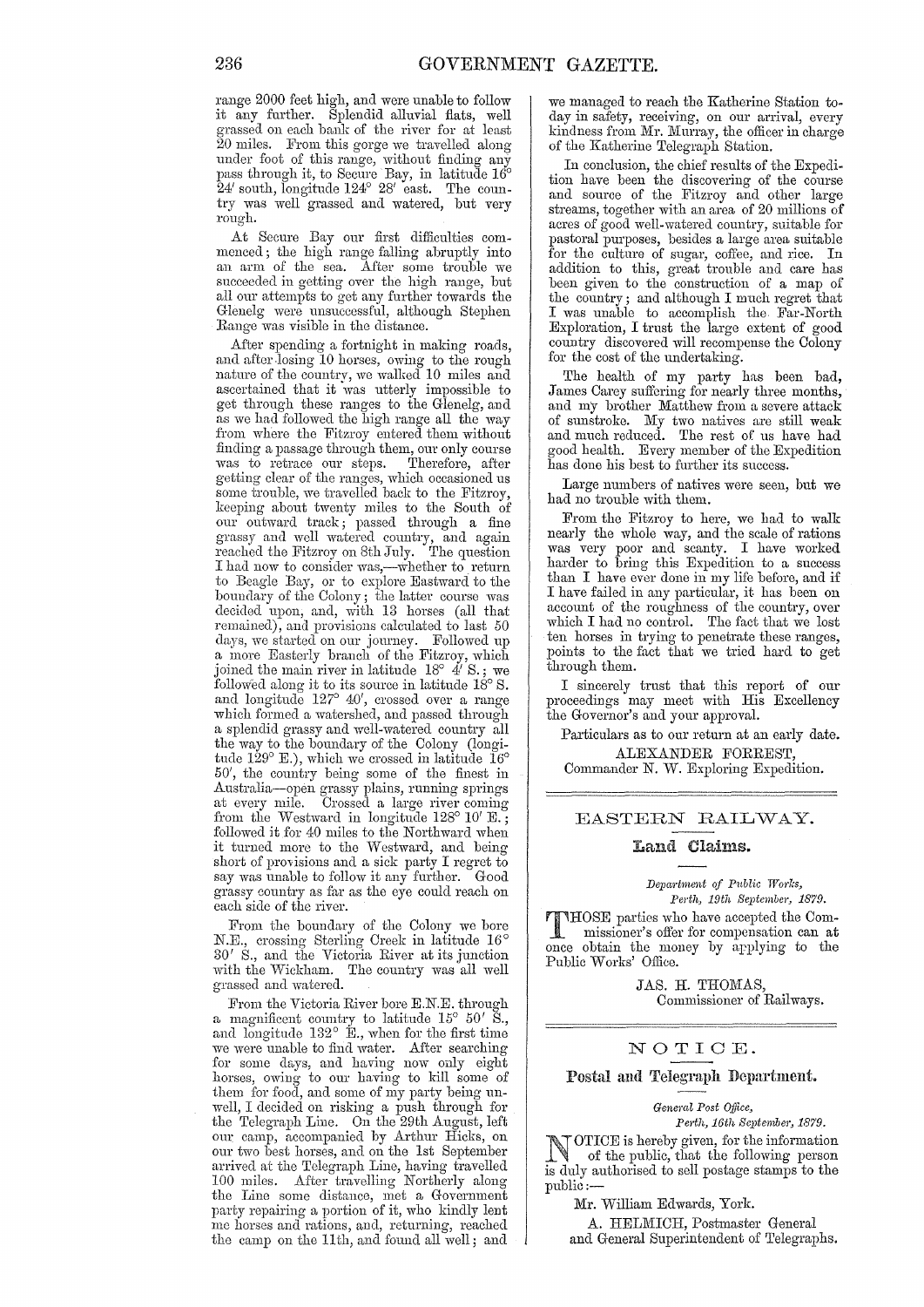#### $Department of Public Works,$ Perth, 17th September, 1879.

No eligible Tenders having been received,<br>
Tenders (endorsed "Tender for New<br>
Word Mount Elize Donat ") will be received at Ward Mount Eliza Depôt,") will be received at this Office until noon of Wednesday, the 24th September, from persons willing to erect a New Ward at the Mount Eliza Depot.

Tenders to state the shortest time in which the work will be completed.

The Government do not bind themselves to accept the lowest or any tender, and will require the guarantee of two responsible persons for the due performance of the Contract.

Forms of Tender may be had on application to the various Resident Magistrates, and at the Publie Works' Offiee, Perth, where Plans, Specifieations, Conditions, and full particulars can be obtained.

No tender will be entertained unless on the prescribed form.

# JAS. H. THOMAS, Director of Public Works.

### *Department of Public W01'ks, Perth, 20th September, 1879.*

**TIMERS** (endorsed "Tender for New Police Station, Bridgetown,") will be received at this Office until noon of Wednesday, the 22nd October, from persons willing to erect a Police Station at Bridgetown.

Tenders to state the shortest time in which the work will be performed.

Plans and Specification may be seen on application at the Police Station, Bridgetown.

The Government do not bind themselves to accept the lowest or any tender, and will require the guarantee of two responsible persons for the due performance of the Contract.

Forms of Tender may be had on application to the various Resident Magistrates, and at the Public Works' Office, Perth; where Plans, Specifications, Conditions, and full particulars can be obtained.

No tender will be entertained unless on the prescribed form.

# JAS. H. THOMAS,

Director of Public Works.

#### LAND SALES.

#### *Crown Lands' Office, Perth, 10th September, 1879.*

T HE undermentioned Allotments of Land will be offered for Sale, at Public Auction, on the dates and at the places specified in the Schedule below, at one o'clock, p.m.

### SCHEDULE.

| Date of Sale. | Place of Sale. |           |           | Description of Lot.    |           | Number of Lot. |                       |                     | Quantity.<br>r.<br>a.<br>p. |           |                | Upset Price.     |                |                            |
|---------------|----------------|-----------|-----------|------------------------|-----------|----------------|-----------------------|---------------------|-----------------------------|-----------|----------------|------------------|----------------|----------------------------|
| 1879.         |                |           |           |                        |           |                |                       |                     |                             |           |                |                  |                |                            |
| Oct. 1        | Busselton      |           | $\ddotsc$ | <b>Busselton</b>       | $\sim$    |                | Town                  | 215                 | $\ddotsc$                   | .         | $\overline{0}$ | $\overline{2}$   | $0^{\circ}$    |                            |
| Do.           | Do.            | $\ddotsc$ | .         | Do.                    |           | $\ddotsc$      | Do.                   | 216                 | .                           | $\ddotsc$ | 0              | $\boldsymbol{2}$ | 0              |                            |
| Do.           | D٥.            | $\ldots$  |           | Do.                    | $\ddotsc$ | $\ddotsc$      | Do.                   | 217                 | $\ddotsc$                   | $\cdots$  | $\Omega$       | $\,2\,$          | $\theta$       |                            |
| D٥.           | Do.            | $\cdots$  |           | Do.                    |           | .              | Do.                   | 218                 | .                           | .         | 0              |                  | 0              |                            |
| Do.           | Do.            | .         | $\cdots$  | Do.                    |           | $\ddotsc$      | Do.                   | 219                 | $\ddotsc$                   | $\ddotsc$ | $\overline{0}$ | $\frac{2}{2}$    | 0              |                            |
| Do.           | Do.            | $\ddotsc$ |           | Do.                    |           |                | Do.                   | 220                 | .                           | $\ddotsc$ | 0              | $\boldsymbol{2}$ | $\bf{0}$       | £5 per lot.                |
| Do.           | Do.            | $\ddotsc$ | .         | Do.                    |           | $\cdots$       | Do.                   | 221                 | $\cdots$                    |           | 0              | $\overline{2}$   | $\overline{0}$ |                            |
| Do.           | Do.            | $\cdots$  | .         | Do.                    |           |                | Do.                   | 222                 |                             |           | 0              | $\overline{2}$   | 0              |                            |
| Do.           | Do.            | $\ldots$  | .         | Do.                    | .         | $\cdots$       | Do.                   | 223                 | .                           | $\ddotsc$ | 0              | $\boldsymbol{2}$ | $\mathbf{0}$   |                            |
| Do.           | Do.            |           | .         | Do.                    | .         | $\ddotsc$      | Do.                   | 224                 | $\cdots$                    | $\ddotsc$ | 0              | $\mathbf 2$      | $\overline{0}$ |                            |
| Do.           | Do.            | $\ddotsc$ |           | Augusta                | $\ddots$  |                | Do.                   | 55                  | .                           | $\ddotsc$ | 1              | 0                | 8              | £5.                        |
| Do.           | Do.            | $\ddotsc$ | $\cdots$  | Busselton              |           |                | Sub.                  | $\mathfrak{z}$<br>в | $\ddotsc$                   | .         | 4              | 3                | 19             | £1 per acre.               |
| Do.           | $\rm Perth$    |           | $\ddotsc$ | $\operatorname{Perth}$ |           |                | $_{\mathrm{Town}}$    | $\rm{V}$ 140        | .                           | $\ddotsc$ | 1              | 3                | 35             | £15.                       |
| Do.           | Do.            |           | .         | Kelmscott              |           |                | Sub.                  | Ρ<br>-6             | $\cdots$                    | $\ddotsc$ | 4              | $\theta$         | $\theta$       | 30s. $\mathcal{P}$ acre.   |
| Do.           | ${\rm York}$   |           | .         | ${\tt York}$           | $\ddotsc$ |                | Town                  | 150                 | $\ddotsc$                   | $\cdots$  | 1              | 0                | 0 <sub>1</sub> |                            |
| Do.           | Do.            | $\ddotsc$ | $\cdots$  | Do.                    |           | $\ddotsc$      | Do.                   | 440                 | $\cdots$                    |           | $\theta$       |                  | 2 32           | £10 per lot.               |
| Oct. 2        | Northam        |           | .         | Northam                |           |                | Do.                   | 60                  | $\cdots$                    | $\cdots$  | 0              | 3                | $24^{\circ}$   |                            |
| Do.           | Do.            |           | $\cdots$  | Do.                    | .         |                | $\operatorname{Do}$ . | 138                 | $\cdots$                    | $\cdots$  | $\theta$       | 3                | $24 \zeta$     | £7 10s. p lot.             |
| Do.           | Do.            |           |           | Do.                    |           |                | Sub.                  | 56                  | .                           | $\cdots$  | 8              | $2 -$            | $\bf{0}$       | £110s. $\mathcal{P}$ acre. |
|               |                |           |           |                        |           |                |                       |                     |                             |           |                |                  |                |                            |

MALCOLM FRASER, Commissioner of Crown Lands.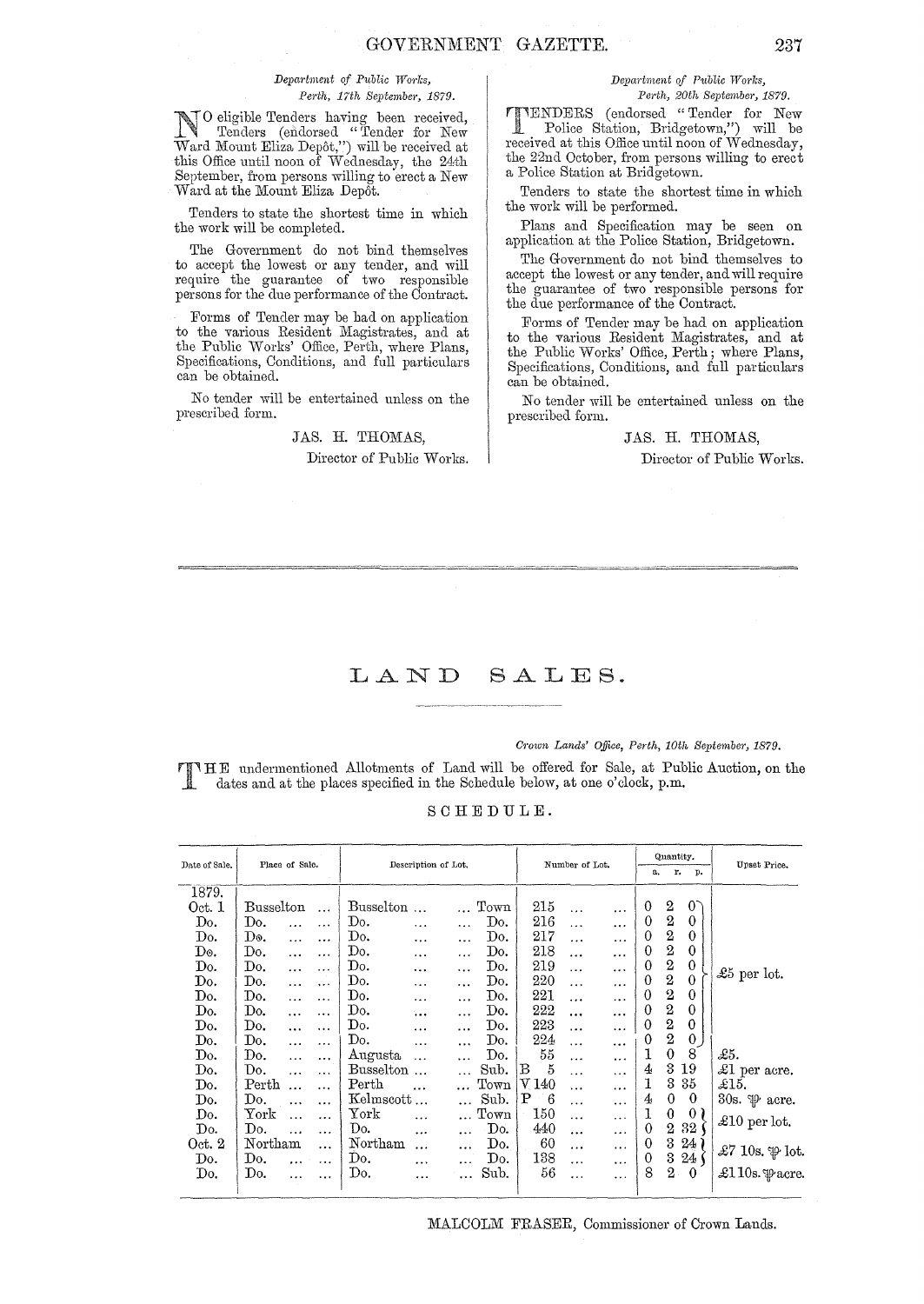# GOVERNMENT GAZETTE.

# WESTERN AUSTRALIA.

#### Mail Time Table during the Months of **CEPTEMRER-OCTORER**  $1870$

|                                  | ULI ILIII ULII UUTULIII, IUIU. |                |
|----------------------------------|--------------------------------|----------------|
| FOR THE AUSTRALIAN COLONIES. &c. |                                | FOR EUROPE. IN |
|                                  |                                | $CHINA.$ &     |
| Per Rob Roy and Otway.           | Overland.                      | Per Rob Roy.*  |

| CLOSE AT                                                                                                                                                                                                                                                                                                                                                                   | CLOSE AT<br>DAY.<br>DATE.<br>TIME.                                                                                                                                               |                                                                                                                                                                                              | DAY.                                                                                                                                                            | DATE.                                                                                                                                                                                                                                                                                                                                                                                                                                                                                   | TIME.                                                                                                                                                                                                                                                                                                | CLOSE AT                                                                                                                                                                                                                                                 | DAY.                                                                                                                                                                                                        | DATE. TIME.                                                                                                                                                                                                                                                                                                                                                                                         |                                                                                                                                                                                                                                                                      |                                                                                                                                                                                              |                                                                                                                                                                                                                              |
|----------------------------------------------------------------------------------------------------------------------------------------------------------------------------------------------------------------------------------------------------------------------------------------------------------------------------------------------------------------------------|----------------------------------------------------------------------------------------------------------------------------------------------------------------------------------|----------------------------------------------------------------------------------------------------------------------------------------------------------------------------------------------|-----------------------------------------------------------------------------------------------------------------------------------------------------------------|-----------------------------------------------------------------------------------------------------------------------------------------------------------------------------------------------------------------------------------------------------------------------------------------------------------------------------------------------------------------------------------------------------------------------------------------------------------------------------------------|------------------------------------------------------------------------------------------------------------------------------------------------------------------------------------------------------------------------------------------------------------------------------------------------------|----------------------------------------------------------------------------------------------------------------------------------------------------------------------------------------------------------------------------------------------------------|-------------------------------------------------------------------------------------------------------------------------------------------------------------------------------------------------------------|-----------------------------------------------------------------------------------------------------------------------------------------------------------------------------------------------------------------------------------------------------------------------------------------------------------------------------------------------------------------------------------------------------|----------------------------------------------------------------------------------------------------------------------------------------------------------------------------------------------------------------------------------------------------------------------|----------------------------------------------------------------------------------------------------------------------------------------------------------------------------------------------|------------------------------------------------------------------------------------------------------------------------------------------------------------------------------------------------------------------------------|
| $\mathrm{Perth}$<br>$\cdots$<br>Fremantle<br>$\sim$ $\sim$<br>Guildford<br>$\ddotsc$<br>$\mathbb{Y}\mathrm{ork}$<br>$\ddot{\phantom{a}}$<br>Northam<br>$\ldots$<br>Newcastle<br>$\cdots$<br>Canning<br>$\ddotsc$<br>Pinjarra<br>$\cdots$<br>Bunbury<br>Vasse<br>$\ddotsc$<br>Victoria Plains<br>Gingin<br>$\cdots$<br>Dongarra<br>Greenough<br>Champion Bay<br>Northampton | Monday<br>Monday<br>Monday<br>Saturday<br>Saturday<br>Saturday<br>Friday<br>Thursday<br>Monday<br>Monday<br>Saturday<br>Sunday<br>Thursday<br>Wednesday<br>Thursday<br>Wednesday | Sept. 22<br>Sept. 22<br>Sept. 22<br>Sept. 20<br>Sept. 20<br>Sept. 20<br>Sept. 19<br>Sept. 18<br>Sept. 22<br>Sept. 22<br>Sept. 20<br>Sept. 21<br>Sept. 18<br>Sept. 17<br>Sept. 18<br>Sept. 17 | $2 \text{ p.m.}$ 1<br>8 a.m.<br>2.30 p.m.<br>Noon<br>10 p.m.<br>$9 \text{ p.m.}$<br>10 p.m.<br>8 p.m.  <br>3 p.m.<br>9 a.m.<br>6 p.m. 1<br>2 p.m. j<br>9 a.m. 1 | $11 a.m.$ [ Perth $\dots$<br>$\cdots$<br>Fremantle<br>$\cdots$<br>Guildford<br>$\ddotsc$<br>$\operatorname{York}$<br>$\ddotsc$<br>12.30 p.m. Northam<br>$\cdots$<br>$4 p.m.$ Newcastle<br>$\ddotsc$<br>Canning<br>'<br>Pinjarra<br>$\cdots$<br>Bunbury<br>$\cdots$<br>Vasse<br>Victoria Plains<br>Gingin<br>$\cdots$<br>Dongarra<br>$\cdots$<br>Greenough<br>Champion Bay<br>Northampton<br>Bannister<br>$\cdots$<br>William River<br>Arthur River<br>Kojonup<br>$\cdots$<br>Mt. Barker | Saturday<br>Saturday<br>Saturday<br>Wednesday<br>Wednesday<br>Wednesday<br>Friday<br>$\mathbf{1}$<br>Thursday<br>Thursday<br>Wednesday<br>Saturday<br>Sunday<br>Thursday<br>Wednesday<br>Thursday<br>Wednesday<br>Sunday<br>$\cdots$<br>Sunday<br>$\ldots$<br>Sunday<br>اءور<br>Sunday<br><br>Monday | Sept. 27<br>Sept. 27<br>Sept. 27<br>Sept. 24<br>Sept. 24<br>Sept. 24<br>Sept. 26<br>Sept. 25<br>Sept. 25<br>Sept. 24<br>Sept. 20<br>Sept. 21<br>Sept. 18<br>Sept. 17<br>Sept. 18<br>Sept. 17<br>Sept. 28<br>Sept. 28<br>Sept. 28<br>Sept. 28<br>Sept. 29 | $11 a.m.$ [ Perth<br>8 a.m.<br>8 a.m.<br>2.30 p.m.<br>Noon<br>$10$ p.m.<br>8 a.m.<br>$4$ p.m.<br>8 p.m.<br>3 p.m.<br>9a.m.<br>6 p.m.<br>2 p.m.<br>9a.m.<br>3 a.m.<br>10 a.m.<br>3 p.m.<br>10 p.m.<br>3 p.m. | 1<br>Fremantle<br>. 3<br>Guildford<br>. 1<br>York<br>$\cdots$<br>12.30 p.m.] Northam<br>. 1<br>4 p.m. ; Newcastle<br>$\cdots$<br>Canning<br><br>Piniarra<br>$\cdots$<br>Bunbury<br>!<br>Vasse<br>1<br>Victoria Plains<br>Gingin $\dots$<br>1<br>Dongarra<br>$\cdots$<br>Greenough<br>Champion Bay<br>Northampton<br>Mt. Barker<br>Kojonup<br>$\cdots$<br>Arthur River<br>William River<br>Bannister | Tuesday<br>Tuesday<br>Tuesday<br>Saturdav<br>Saturday<br>Saturday<br>Friday<br>Thursday<br>Tuesday<br>Tuesday<br>Saturday<br>Sunday<br>Thursdav<br>Saturday<br>Saturday<br>Friday<br>$\cdots$<br>Thursday<br>Friday<br>$\ddotsc$<br>Friday<br><br>Friday<br>Saturday | Oct. 7<br>Oct.<br>Oct.<br>Oct. $4$<br>Oct.<br>Oct.<br>-4<br>Oct. 3<br>Oct.<br>Oct.<br>Oct.<br>Oct.<br>Oct.<br>Oct.<br>Oct.<br>Oct.<br>3<br>Oct.<br>Oct.<br>Oct.<br>Oct.<br>Oct.<br>Oct.<br>4 | 11a.m.<br>1 p.m.<br>8a.m.<br>$2.30~\mathrm{n}$ .m<br>12'30 p.m<br>4 p.m.<br>Noon<br>10 p.m.<br>9 p.m.<br>10 p.m.<br>8р.ш.<br>3 p.m.<br>9 a.m.<br>4 p.m.<br>9 p.m.<br>2 p.m.<br>6 p.m.<br>8 a.m.<br>3 p.m.<br>8 p.m.<br>2a.m. |

For Albany and the Offices on the Road Overland:

| CLOSE AT PERTH.               | ARRIVE AT ALBANY.                                                                                   | CLOSE AT ALBANY. | ARRIVE AT PERTH. |
|-------------------------------|-----------------------------------------------------------------------------------------------------|------------------|------------------|
| Friday, October 10th, 11 a.m. | Monday, October 13th, 11 a.m.    Wednesday, October 15th, 11 a.m.   Saturday, October 18th, 11 a.m. |                  |                  |

|  |                                                                                                                                              | فالتبار فتباد والمتوافقات والمتوافق والمراجع والمسترين ومسترداتهم | ------ |  |
|--|----------------------------------------------------------------------------------------------------------------------------------------------|-------------------------------------------------------------------|--------|--|
|  |                                                                                                                                              |                                                                   |        |  |
|  |                                                                                                                                              |                                                                   |        |  |
|  |                                                                                                                                              |                                                                   |        |  |
|  |                                                                                                                                              |                                                                   |        |  |
|  | .<br>National management and an experimental contract of the contract of the contract of the contract of the contract of the contract of the |                                                                   |        |  |
|  |                                                                                                                                              |                                                                   |        |  |
|  |                                                                                                                                              |                                                                   |        |  |
|  |                                                                                                                                              |                                                                   |        |  |
|  |                                                                                                                                              |                                                                   |        |  |
|  |                                                                                                                                              |                                                                   |        |  |
|  | MAILS FROM EUROPE, &c.:                                                                                                                      |                                                                   |        |  |
|  |                                                                                                                                              |                                                                   |        |  |
|  |                                                                                                                                              |                                                                   |        |  |
|  |                                                                                                                                              |                                                                   |        |  |

| Due at K.G. Sound.  | Expected to arrive at<br>K.G. Sound. | Expected at G.P.O.  |  |  |
|---------------------|--------------------------------------|---------------------|--|--|
| Monday, October 6th | Thursday, October 2nd                | Sunday, October 5th |  |  |

#### MAILS FROM COLONIES, &c.:

| Leave Melbourne.                                | Leave Adelaide.       | Due at K.G. Sound.      | Expected to arrive at<br>K.G. Sound. | Expected at G.P.O.     |
|-------------------------------------------------|-----------------------|-------------------------|--------------------------------------|------------------------|
| "Ceway?"<br>Saturday, September 13th            | Wednesday, Sept. 17th | Tuesday, September 23rd | Tuesday, September 23rd              | Sunday, September 28th |
| " $P \& O.$ STEAMER :"<br>Saturday, October 4th | Monday, October 6th   | Saturday, October 11th  | Friday, October 10th                 | Monday, October 13th   |

# MOVEMENTS of the S. S. "ROB ROY," between GERALDTON and ALBANY:

| Leave<br>Champion<br>Bay. |  | Arrive Leave Arrive Fremantle. Fremantle. | Arrive<br>Vasse. | Arrive<br>Albany. | Leave<br>Albany.                                                                                                                                                         | Arrive<br>Vasse. | Arrive Arrive Leave<br>Bunbury, Fremantle. Fremantle. |  | Arrive<br>Champion |
|---------------------------|--|-------------------------------------------|------------------|-------------------|--------------------------------------------------------------------------------------------------------------------------------------------------------------------------|------------------|-------------------------------------------------------|--|--------------------|
|                           |  |                                           |                  |                   |                                                                                                                                                                          |                  |                                                       |  | Bav.               |
| Sept. 18<br>Oct. 5        |  |                                           |                  |                   | Sept. 19  Sept. 22  Sept. 23  Sept. 23  Sept. 24  Sept. 26  Sept. 27  Sept. 27  Sept. 27  Sept. 29  Sept. 28  Sept. 30  Oct. 1<br>Oct. 6  Oct. 7  Oct. 8  Oct. 8  Oct. 9 |                  |                                                       |  |                    |

The Correspondence by these Mails will be despatched to District P.Os. for Distribution by first opportunity after receipt. (See Annual Time Table of 1st January, 1879.)

\* The English Mails to be despatched on the 7th October, will be due in London vid Brindisi on November 17th, and vid Southampton on November 24th.

LETTERS for Registration must be posted one hour before the closing of the Mails.

LATE LETTERS, on payment of a fee of 6d., may be posted half-an-hour after the closing of the Mails. NEWSPAPERS and Book Packets must be posted one hour before the closing of the Mails, otherwise they will not be forwarded until the next Mail.

MONEY ORDERS will be issued as under:

For the Australian Colonies, &c., up to Saturday, September 20th, at 11 a.m.

 $Do.$ Friday, September 26th, at 11 a.m.

For the United Kingdom, up to Monday, October 6th, at 11 a.m.

General Post Office, Perth, ? 9th September, 1879.

A. HELMICH, Postmaster General and General Superintendent of Telegraphs.

INDIA, &c.

238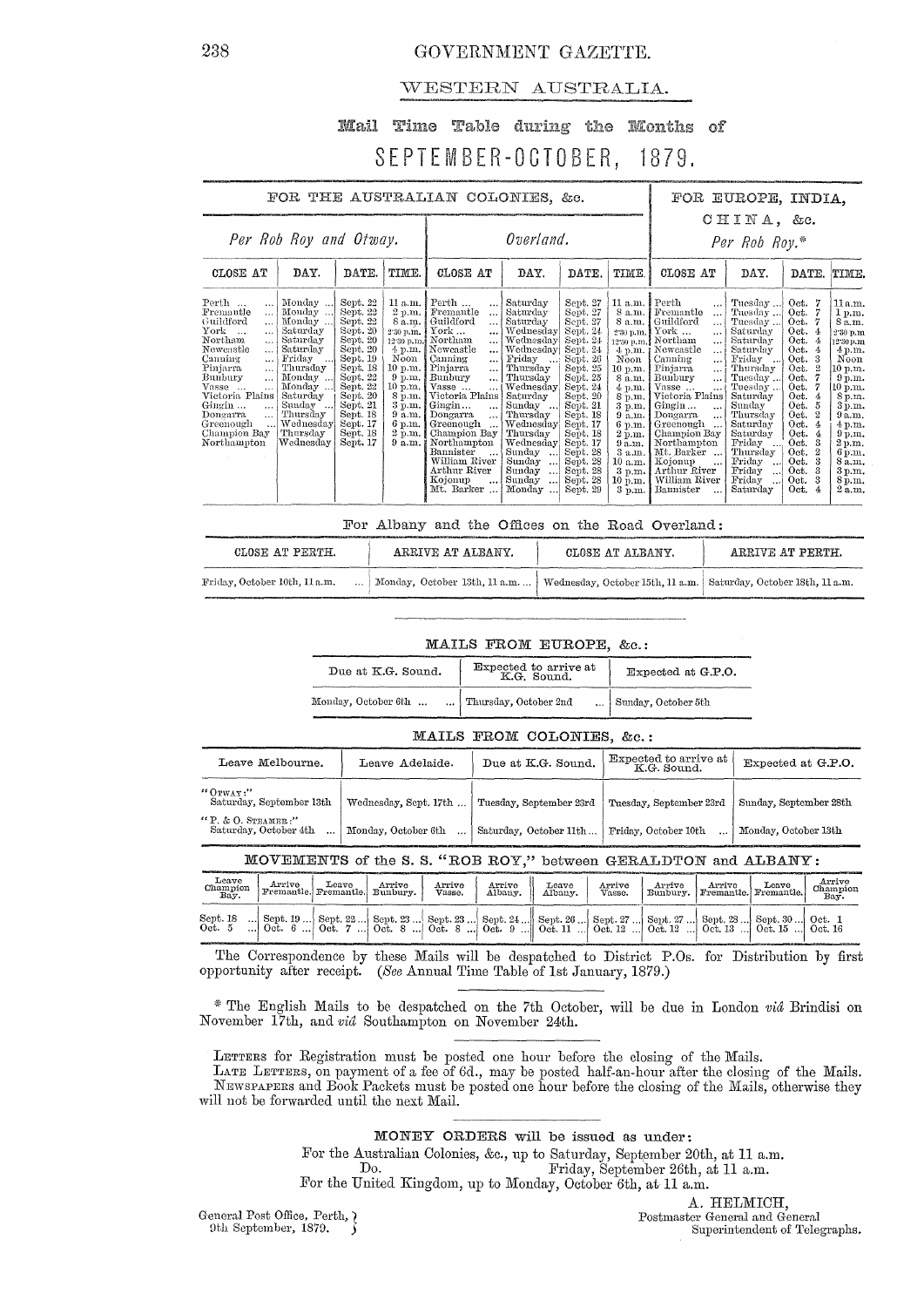# WESTERN AUSTRALIAN AGRICULTURAL ASSOCIATION.

#### PATRON:

 $His$  *Excellency the Governor.* 

# PRESIDENT:

## $H$ on. R. T. Goldsworthy, C.M.G.

THE Fourth EXHIBITION of this Asso-<br>
ciation will be held at the Society's Show<br>
Current Borth an WEDNESDAY Networker Grounds, Perth, on WEDNESDAY, November 12th, 1879. Doors open to the public at 12 noon; admission, Is. each.

A Band will be in attendance.

The ANNUAL DINNER will be held at 8 p.m. on the Show day. Tickets, 10s. 6d. each, to be had of the Committee.

On THURSDAY, November 13th, 1879, the Annual General Meeting will take place at 3 p.m, to which the public are invited.

# SCHEDULE OF PRIZES FOR 1879.

|                    |                                                                                 | SHEEP.               |               |              |            | £              | s.       |
|--------------------|---------------------------------------------------------------------------------|----------------------|---------------|--------------|------------|----------------|----------|
|                    | Imported—Best Fine Wool Ram                                                     |                      |               |              | $\ddotsc$  | 10             | 0        |
|                    |                                                                                 |                      |               |              |            | 10             | 0        |
| Colonial–          | Best Long Wool Ram<br>-Best Long Wool Ram                                       |                      |               |              |            | 5              | 0        |
|                    | Second Best                                                                     |                      |               | $\cdots$     | $\cdots$   | 2              | 0        |
|                    | Best 10 Long Wool Ewes                                                          |                      |               | $\cdots$     | $\cdots$   | 5              | 0        |
|                    |                                                                                 |                      |               |              |            | 2              | 0        |
|                    | Second Best"<br>Best 10 Long Wool Lambs                                         |                      |               |              |            | 5              | 0        |
|                    | Second Best                                                                     |                      |               | $\cdots$     | $\cdots$   | $\overline{2}$ | 0        |
|                    | Best Fine Wool Ram                                                              |                      |               |              | $\ddotsc$  | 5              | 0        |
|                    | Second Best                                                                     |                      |               | .            | $\cdots$   | 2              | 0        |
|                    | Best Pen of 10 Fine Wool Ewes                                                   |                      |               |              | $\ddotsc$  | 5              | 0        |
|                    | Second Best<br>Second Best<br>Best Pen of 10 Fine Wool Lambs                    |                      |               |              |            | $\mathbf{z}$   | 0        |
|                    |                                                                                 |                      |               |              |            | 5              | 0        |
|                    | Second Best $\,\dots\quad\,\dots$                                               |                      |               |              |            | 2              | 0        |
|                    | $\text{Best 10} \; \text{Fat Wethers}$                                          |                      |               |              |            | 5              | 0        |
|                    | $\begin{tabular}{ll} Second Best & \dots & \dots \\ Best Fine \\ \end{tabular}$ |                      |               |              |            | 2              | 0        |
|                    |                                                                                 |                      |               |              | $\ddotsc$  | 1              | 0        |
|                    | Best Long Wool Fleece                                                           |                      |               |              |            | 1              | 0        |
|                    |                                                                                 | CATTLE.              |               |              |            |                |          |
|                    | Imported—Best Bull                                                              |                      |               |              |            | 10             | 0        |
|                    | Colonial—Best Bull                                                              | $\cdots$             | $\sim$ $\sim$ | .            |            | 10             | 0        |
|                    | Second Best                                                                     | $\ldots$             | $\cdots$      | $\cdots$     |            |                | 0        |
|                    |                                                                                 |                      | $\ddotsc$     | $\cdots$     |            | 5              | $\theta$ |
|                    | Best Dairy Cow in Milk                                                          |                      |               | $\cdots$     |            | 5              |          |
|                    | Second Best                                                                     |                      |               | $\ddotsc$    |            | 3              | 0        |
|                    | Best Cow for Breeding                                                           |                      |               | $\ddotsc$    |            | 7              | 0        |
|                    | Second Best $\ldots$                                                            |                      |               | $\mathbf{r}$ | $\cdots$   | 3              | 0        |
|                    | Best Pen of 4 Fat Beasts, grazed                                                |                      |               |              |            | -8             | 0        |
|                    | Second Best                                                                     |                      | $\cdots$      | $\cdots$     | $\cdots$   | 4              | 0        |
|                    | Best Stall-Fed Fat Beast                                                        |                      |               |              | $\cdots$   | 5              | 0        |
|                    |                                                                                 | $_{\rm HORSES.}$     |               |              |            |                |          |
|                    | Imported—Best Blood Entire                                                      |                      |               |              |            | 10             | 0        |
|                    | Best Cart Entire                                                                |                      |               | $\ldots$     |            | 10             | 0        |
|                    | Colonial-Best Entire for Indian Market                                          |                      |               |              |            | 8              | 0        |
|                    | Second Best                                                                     |                      |               |              |            | 4              | 0        |
|                    | Best Mare for Indian Market                                                     |                      |               |              |            | 5              | 0        |
|                    | Second Best                                                                     |                      | $\sim$ .      | $\ldots$     | $\ldots$   | 3              | 0        |
|                    | Best Cart Entire                                                                |                      | $\ddotsc$     |              |            | 8              | 0        |
|                    | Second Best                                                                     |                      | $\ddotsc$     | $\ddotsc$    | $\dddotsc$ | 4              | O        |
|                    | Best Cart Mare                                                                  |                      | $\ddotsc$     | $\ldots$ .   | $\ldots$   | 5              | 0        |
|                    | Second Best                                                                     |                      |               |              | $\ddotsc$  | 3              | 0        |
|                    |                                                                                 |                      |               |              |            |                |          |
|                    |                                                                                 | PIGS.                |               |              |            |                |          |
|                    | Imported—Best Boar                                                              | .                    |               |              |            | 3              | 0        |
|                    | Colonial—Best Boar                                                              | .                    | $\ddotsc$     |              |            | $\bf{2}$       | 0        |
|                    | Best Sow                                                                        | $\ddotsc$            | $\cdots$      |              |            | 2              | 0        |
|                    | Second Best                                                                     |                      |               |              |            | 1              | 0        |
|                    |                                                                                 | POULTEY.             |               |              |            |                |          |
|                    | Best Dorking Cock and Hen                                                       |                      | $\ddotsc$     |              |            |                | 0 10     |
|                    | Best White Faced Spanish                                                        |                      | $\ddotsc$     |              |            |                | 0 10     |
| Best Black Poland  |                                                                                 |                      |               |              | .          | 010            |          |
| Best Silver Poland |                                                                                 | $\cdots$             |               | $\cdots$     |            | 010            |          |
|                    | Best Golden Poland                                                              | $\cdots$             |               |              |            | 010            |          |
|                    | Best Hamburgh                                                                   | $\cdots$             |               |              |            | 010            |          |
| Best Game          | $\sim$ 100 $\mu$ 100 $\mu$                                                      |                      | $\cdots$      |              | .          | 010            |          |
|                    | Best Brahma Pootra                                                              | $\ldots$<br>$\cdots$ | $\ddotsc$     |              |            |                | 010      |
| Best Cochin        | $\cdots$                                                                        | $\cdots$             |               |              |            |                | 010      |
|                    |                                                                                 |                      |               |              |            |                |          |

| Best Crossbred Fowls<br>$\cdots$<br>Turkeys—Best Cock and Hen<br>Guinea Fowl—Best Cock and Hen<br>Geese—Best Gander and Goose<br>Ducks-Best Aylesbury Drake and Duck<br>Best Common Drake and Duck<br>AGRICULTURAL PRODUCE.<br>Best Bag of Wheat<br>$\cdots$<br>$\sim$<br>Best Bag of Barley<br>$\ddotsc$<br>$\ddotsc$<br>Best Bag of Oats<br>$\cdots$<br><br>Best Bag of Indian Corn<br>$\ddotsc$<br>Best Collection of Roots<br>$\ddotsc$<br>Best Load of Hay<br><br> | <br><br>$\ddotsc$<br>$\ddotsc$<br>$\ddotsc$<br>$\cdots$ | £<br>$s_{\bullet}$<br>010<br><br>$0\,10$<br><br>0 10<br>.<br>$0\,10$<br><br>010<br>.<br>$0\,10$<br>.<br>0 15<br><br>0 15<br><br>0 15<br><br>0 15<br><br>$0\,15$<br>.<br>2<br>- 0<br> |
|-------------------------------------------------------------------------------------------------------------------------------------------------------------------------------------------------------------------------------------------------------------------------------------------------------------------------------------------------------------------------------------------------------------------------------------------------------------------------|---------------------------------------------------------|--------------------------------------------------------------------------------------------------------------------------------------------------------------------------------------|
| DAIRY PRODUCE.<br>Best 3lbs. of Fresh Butter, rolled in pounds                                                                                                                                                                                                                                                                                                                                                                                                          |                                                         | $0\,$ $10$                                                                                                                                                                           |
| Second Best<br>Best Keg or Jar of Salt Butter, not less than                                                                                                                                                                                                                                                                                                                                                                                                            |                                                         | 7<br>0<br>                                                                                                                                                                           |
| 10 lbs.<br>econd Best                                                                                                                                                                                                                                                                                                                                                                                                                                                   |                                                         | 1<br>$\mathbf{0}$<br>                                                                                                                                                                |
| $\rm Second \ Best$<br>Cheese-Best Cheese (not less than 10lbs.)                                                                                                                                                                                                                                                                                                                                                                                                        |                                                         | 0 10<br>$\ddotsc$<br>1<br>- 0<br>                                                                                                                                                    |
| Second Best                                                                                                                                                                                                                                                                                                                                                                                                                                                             |                                                         | -10<br>0<br>                                                                                                                                                                         |
| Bacon-Best 2 Flitches and 2 Hams, cured<br>in this Colony<br>$\cdots$                                                                                                                                                                                                                                                                                                                                                                                                   | $\cdots$                                                | 2<br>0<br>                                                                                                                                                                           |
| WINE.                                                                                                                                                                                                                                                                                                                                                                                                                                                                   |                                                         |                                                                                                                                                                                      |
| Best Red, 2 bottles<br>$\ddotsc$<br>$\cdots$                                                                                                                                                                                                                                                                                                                                                                                                                            |                                                         | 2<br>0<br>                                                                                                                                                                           |
| Second Best<br>$\cdots$<br>.<br>.<br>Best White<br>                                                                                                                                                                                                                                                                                                                                                                                                                     |                                                         | 0<br>1<br><br>2<br>0                                                                                                                                                                 |
| $\cdots$<br><br>Second Best<br>$\ddotsc$<br>$\cdots$<br>$\ddotsc$                                                                                                                                                                                                                                                                                                                                                                                                       | <br>.                                                   | <br>1<br>0<br>.                                                                                                                                                                      |
| Best Sweet<br><br><br>$\cdots$                                                                                                                                                                                                                                                                                                                                                                                                                                          |                                                         | 2<br>0<br>.                                                                                                                                                                          |
| Second Best<br><br><br>                                                                                                                                                                                                                                                                                                                                                                                                                                                 | .                                                       | 0<br>1<br>                                                                                                                                                                           |
| DRIED FRUITS.                                                                                                                                                                                                                                                                                                                                                                                                                                                           |                                                         |                                                                                                                                                                                      |
| Best Raisins, not less than 14lbs.                                                                                                                                                                                                                                                                                                                                                                                                                                      | $\ddotsc$                                               | 0<br>1<br>                                                                                                                                                                           |
| Best Currants, not less than 7lbs.<br>Best Dried Apples, not less than 3lbs.                                                                                                                                                                                                                                                                                                                                                                                            | $\ddotsc$                                               | 1<br>- 0<br><br>0 15<br>                                                                                                                                                             |
| Best do. Peaches, do.                                                                                                                                                                                                                                                                                                                                                                                                                                                   | $\ddotsc$                                               | 0 15<br>.                                                                                                                                                                            |
| do.<br>Best do. Figs,                                                                                                                                                                                                                                                                                                                                                                                                                                                   | .                                                       | 015<br>.                                                                                                                                                                             |
| Best Collection of Dried Fruits                                                                                                                                                                                                                                                                                                                                                                                                                                         | .                                                       | 0<br>1<br>                                                                                                                                                                           |
| FRUIT AND VEGETABLES.                                                                                                                                                                                                                                                                                                                                                                                                                                                   |                                                         |                                                                                                                                                                                      |
| Best Collection of Fruit in Season                                                                                                                                                                                                                                                                                                                                                                                                                                      |                                                         | $0\,10$<br>                                                                                                                                                                          |
| Best Collection of Potatoes<br>Second Best                                                                                                                                                                                                                                                                                                                                                                                                                              | $\ddotsc$                                               | $0\,10$<br><br>5<br>0                                                                                                                                                                |
| <br>$\cdots$<br>$\cdots$<br>Best Cabbage, 6 heads<br>.                                                                                                                                                                                                                                                                                                                                                                                                                  | .<br>                                                   | <br>5<br>0<br>                                                                                                                                                                       |
| Best Red Cabbage, 3 heads<br>                                                                                                                                                                                                                                                                                                                                                                                                                                           |                                                         | 5<br>0<br>$\ddotsc$                                                                                                                                                                  |
| Best Cauliflowers, 3 heads<br>                                                                                                                                                                                                                                                                                                                                                                                                                                          |                                                         | 5<br>0<br>                                                                                                                                                                           |
| Best Lettuce, 3 heads<br><br>Best Broad Beans, 2 quarts<br>.                                                                                                                                                                                                                                                                                                                                                                                                            | <br>.                                                   | 5<br>0<br><br>5<br>0<br>                                                                                                                                                             |
| Best French Beans, 2 quarts<br>$\cdots$                                                                                                                                                                                                                                                                                                                                                                                                                                 | $\cdots$                                                | 5<br>0<br>                                                                                                                                                                           |
| Best Peas, 1 gallon<br>$\sim 100$ km s $^{-1}$<br>                                                                                                                                                                                                                                                                                                                                                                                                                      |                                                         | 5<br>0<br>$\ldots$                                                                                                                                                                   |
| Best Turnips, 2 kinds, 6 of each                                                                                                                                                                                                                                                                                                                                                                                                                                        |                                                         | 5<br>0<br>$\ddotsc$                                                                                                                                                                  |
| Best Carrots, 1 dozen<br>$\cdots$<br>Best Parsnips, 1 dozen<br>$\cdots$<br>$\sim 100$ km s $^{-1}$                                                                                                                                                                                                                                                                                                                                                                      | <br>$\cdots$                                            | 5<br>0<br><br>5<br>0<br>$\ddotsc$                                                                                                                                                    |
| Best Asparagus, 2 dozen heads                                                                                                                                                                                                                                                                                                                                                                                                                                           |                                                         | 0<br>5                                                                                                                                                                               |
| Best Celery, 6 heads<br>                                                                                                                                                                                                                                                                                                                                                                                                                                                |                                                         | 5<br>0                                                                                                                                                                               |
| Best Brace of Cucumbers<br>.                                                                                                                                                                                                                                                                                                                                                                                                                                            |                                                         | 5<br>0                                                                                                                                                                               |
| INDUSTRIAL.                                                                                                                                                                                                                                                                                                                                                                                                                                                             |                                                         |                                                                                                                                                                                      |
| Sericulture-Best 6lbs. of Cocoons                                                                                                                                                                                                                                                                                                                                                                                                                                       |                                                         | 2<br>0                                                                                                                                                                               |
| Best Gallon of Olive Oil in white bottles<br>Best Sample of Honey, 6 white bottles                                                                                                                                                                                                                                                                                                                                                                                      |                                                         | 15<br>0.<br>0 15                                                                                                                                                                     |
| Best 6 White Bottles of Pickles                                                                                                                                                                                                                                                                                                                                                                                                                                         |                                                         | 0 15<br>.                                                                                                                                                                            |
| Best Collection of Jams<br>.                                                                                                                                                                                                                                                                                                                                                                                                                                            |                                                         | 0 15                                                                                                                                                                                 |
| Best Bottled Fruit, 6 white bottles                                                                                                                                                                                                                                                                                                                                                                                                                                     |                                                         | 0 15                                                                                                                                                                                 |
| CARRIAGES.                                                                                                                                                                                                                                                                                                                                                                                                                                                              |                                                         |                                                                                                                                                                                      |
| Best Collection of Colonial Manufacture (not                                                                                                                                                                                                                                                                                                                                                                                                                            |                                                         |                                                                                                                                                                                      |
| less than 6), combining strength with light-<br>$_{\rm mess}$                                                                                                                                                                                                                                                                                                                                                                                                           |                                                         | 0<br>3                                                                                                                                                                               |
| $\ddotsc$<br><br>$\cdots$<br>Second Best Collection<br>                                                                                                                                                                                                                                                                                                                                                                                                                 | 1.1444<br>$\ddotsc$                                     | 2<br>0<br>.                                                                                                                                                                          |
| AGRICULTURAL IMPLEMENTS.                                                                                                                                                                                                                                                                                                                                                                                                                                                |                                                         |                                                                                                                                                                                      |
| Imported—Best Collection (not less than 6)                                                                                                                                                                                                                                                                                                                                                                                                                              |                                                         | 3<br>0                                                                                                                                                                               |
| Colonial Manufactured—Best Collection (not                                                                                                                                                                                                                                                                                                                                                                                                                              |                                                         |                                                                                                                                                                                      |
| less than 3)<br>                                                                                                                                                                                                                                                                                                                                                                                                                                                        |                                                         | 3<br>0                                                                                                                                                                               |
| Second Best Collection<br>.                                                                                                                                                                                                                                                                                                                                                                                                                                             |                                                         | 0<br>2<br>                                                                                                                                                                           |
| EXTRA PRIZES.                                                                                                                                                                                                                                                                                                                                                                                                                                                           |                                                         |                                                                                                                                                                                      |
| By The Hon. R. T. Goldsworthy, C.M.G., for                                                                                                                                                                                                                                                                                                                                                                                                                              |                                                         | 2<br>2                                                                                                                                                                               |
|                                                                                                                                                                                                                                                                                                                                                                                                                                                                         |                                                         |                                                                                                                                                                                      |
| By Mr. E. T. Hooley, for the Best Hunter to<br>be tried at the leaping Bar in the Show                                                                                                                                                                                                                                                                                                                                                                                  |                                                         |                                                                                                                                                                                      |
| $_{\rm Xard}$<br>н.<br>$\ddotsc$<br>$\ldots$                                                                                                                                                                                                                                                                                                                                                                                                                            |                                                         | 0<br>2<br>.                                                                                                                                                                          |
|                                                                                                                                                                                                                                                                                                                                                                                                                                                                         |                                                         |                                                                                                                                                                                      |

# CONDITIONS.

I.-Subscribers of one guinea may compete for all or any of the Society's prizes. Non-Subscribers may compete for prizes of 20s. or under by payment of an entrance fee of 5s. each.